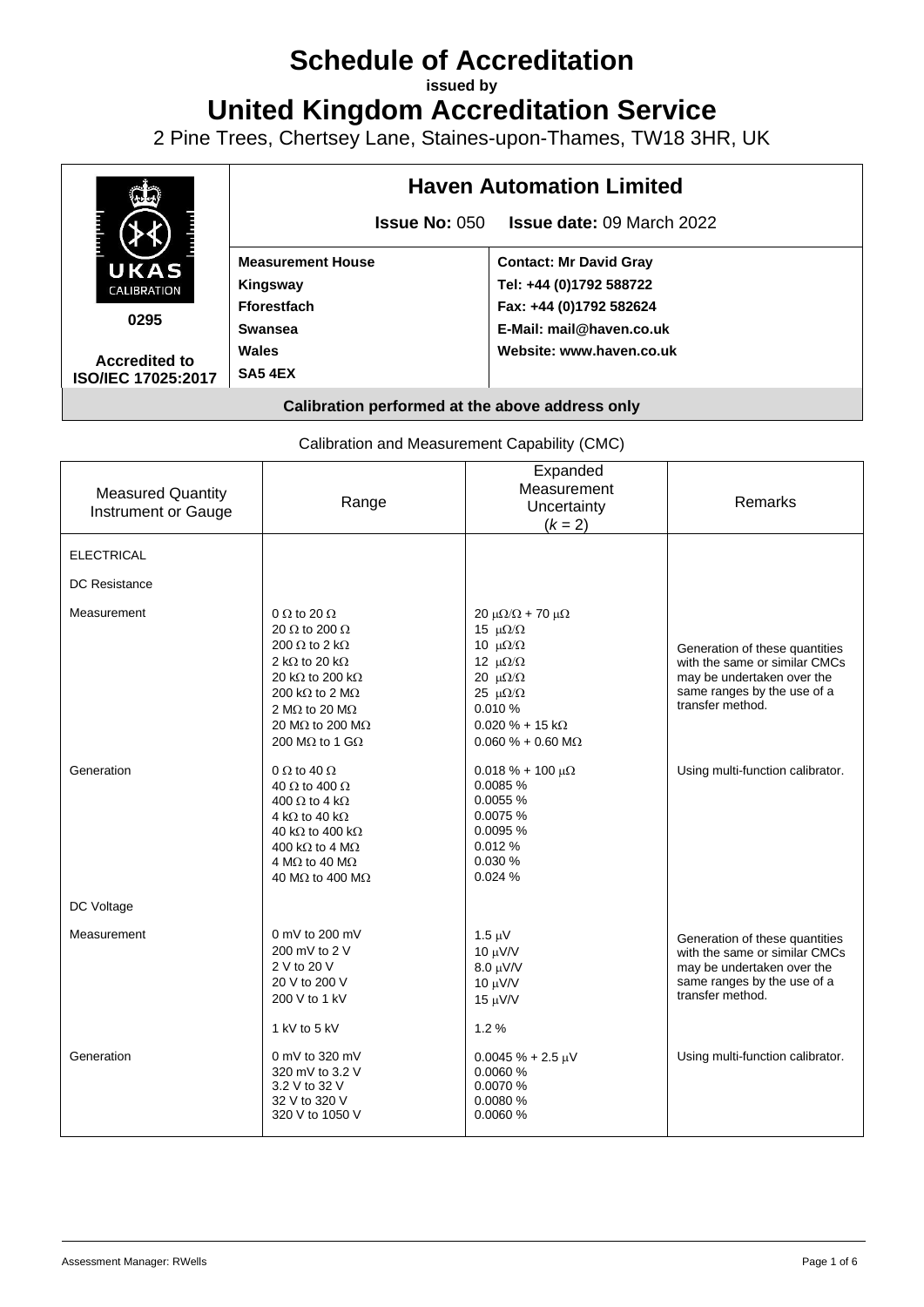

# **Schedule of Accreditation issued by United Kingdom Accreditation Service**

2 Pine Trees, Chertsey Lane, Staines -upon-Thames, TW18 3HR, UK

# **Haven Automation Limited**

**Issue No:** 050 **Issue date:** 09 March 2022

| <b>Measured Quantity</b><br><b>Instrument or Gauge</b> | Range                                                                                                                              | Expanded<br>Measurement<br>Uncertainty<br>$(k = 2)$                      | Remarks                                                                                                                                          |
|--------------------------------------------------------|------------------------------------------------------------------------------------------------------------------------------------|--------------------------------------------------------------------------|--------------------------------------------------------------------------------------------------------------------------------------------------|
| ELECTRICAL (continued)                                 |                                                                                                                                    |                                                                          |                                                                                                                                                  |
| <b>DC Current</b>                                      |                                                                                                                                    |                                                                          |                                                                                                                                                  |
| Measurement                                            | 0 $\mu$ A to 200 $\mu$ A<br>0.2 mA to 20 mA<br>20 mA to 200 mA<br>200 mA to 2 A                                                    | $0.0065% + 10 nA$<br>$0.0055% + 10nA$<br>0.0080 %<br>0.015%              | Generation of these quantities<br>with the same or similar CMCs<br>may be undertaken over the<br>same ranges by the use of a<br>transfer method. |
| Generation                                             | 0 $\mu$ A to 320 $\mu$ A<br>320 µA to 3.2 mA<br>3.2 mA to 32 mA<br>32 mA to 320 mA<br>320 mA to 3 A<br>3 A to 10 A                 | $0.012 \% + 6.0 nA$<br>0.021%<br>0.026 %<br>0.040 %<br>0.040 %<br>0.042% | Using multi-function calibrator.                                                                                                                 |
| <b>AC Voltage</b>                                      |                                                                                                                                    |                                                                          |                                                                                                                                                  |
| Generation                                             | 40 Hz to 30 kHz<br>32 mV to 320 mV<br>320 mV to 320 V                                                                              | 0.040 %<br>0.050 %                                                       | Using multi-function calibrator.                                                                                                                 |
|                                                        | 40 Hz to 10 kHz<br>320 V to 750 V<br>750 V to 1050 V                                                                               | 0.040 %<br>0.050 %                                                       |                                                                                                                                                  |
| Measurement                                            | 40 Hz to 30 kHz<br>200 mV to 2 V<br>2 V to 20 V<br>20 V to 200 V<br>40 Hz to 10 kHz<br>20 mV to 200 mV<br>200 V to 1000 V<br>50 Hz | 0.030 %<br>0.030 %<br>0.028 %<br>$59 \mu V$<br>0.040 %                   | Generation of these quantities<br>with the same or similar CMCs<br>may be undertaken over the<br>same ranges by the use of a<br>transfer method. |
| <b>AC Current</b>                                      | 1 kV to 5 kV                                                                                                                       | 1.8%                                                                     |                                                                                                                                                  |
| Generation                                             | 32 µA to 320 mA<br>10 Hz to 110 Hz<br>110 Hz to 3 kHz                                                                              | 0.045%<br>0.070 %                                                        | Using multi-function calibrator.                                                                                                                 |
|                                                        | 320 mA to 3 A<br>40 Hz to 110 Hz<br>110 Hz to $3$ kHz                                                                              | 0.060%<br>0.080%                                                         |                                                                                                                                                  |
|                                                        | 3 A to 10 A<br>40 Hz to 110 Hz<br>110 Hz to $3$ kHz                                                                                | 0.080%<br>0.080%                                                         |                                                                                                                                                  |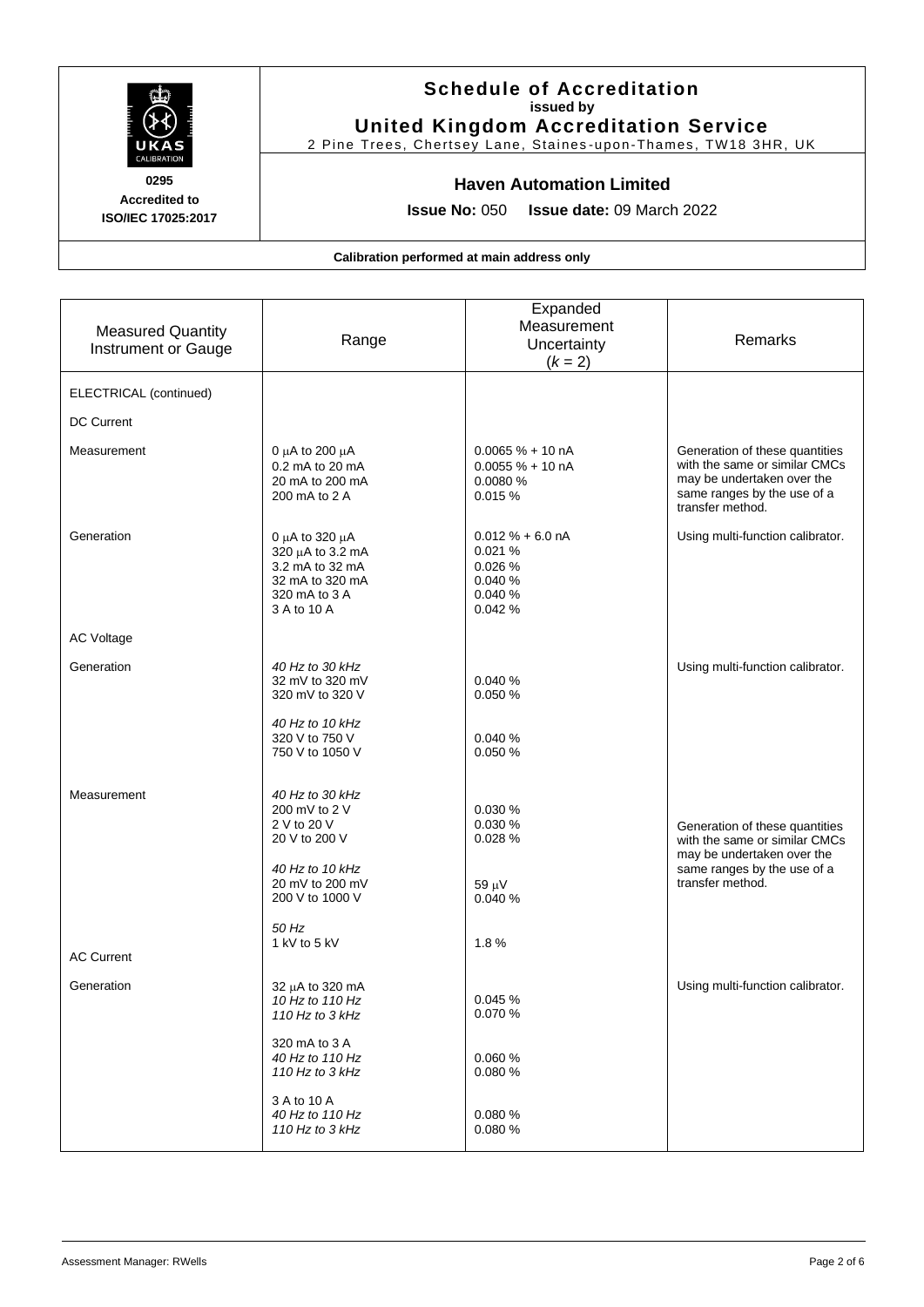

# **Schedule of Accreditation issued by United Kingdom Accreditation Service**

2 Pine Trees, Chertsey Lane, Staines -upon-Thames, TW18 3HR, UK

## **Haven Automation Limited**

**Issue No:** 050 **Issue date:** 09 March 2022

| <b>Measured Quantity</b><br><b>Instrument or Gauge</b>             | Range                                                                                                                                                                             | Expanded<br>Measurement<br>Uncertainty<br>$(k = 2)$                                                           | Remarks                                                                                                                                          |
|--------------------------------------------------------------------|-----------------------------------------------------------------------------------------------------------------------------------------------------------------------------------|---------------------------------------------------------------------------------------------------------------|--------------------------------------------------------------------------------------------------------------------------------------------------|
| ELECTRICAL (continued)                                             |                                                                                                                                                                                   |                                                                                                               |                                                                                                                                                  |
| AC Current (continued)                                             |                                                                                                                                                                                   |                                                                                                               |                                                                                                                                                  |
| Measurement                                                        | 40 Hz to 1 kHz<br>100 μA to 200 μA<br>$0.2$ mA to $2$ mA<br>2 mA to 20 m A<br>20 mA to 200 mA<br>55 Hz to 300 Hz<br>200 mA to 500 mA<br>500 mA to 2 A                             | $0.035 \mu A$<br>$0.030 \% + 0.25 \mu A$<br>$0.030 \% + 2.5 \mu A$<br>$0.030 \% + 25 \mu A$<br>0.25%<br>0.10% | Generation of these quantities<br>with the same or similar CMCs<br>may be undertaken over the<br>same ranges by the use of a<br>transfer method. |
| <b>AC Resistance</b>                                               | At 50 Hz<br>0.05 $\Omega$ and 0.1 $\Omega$<br>$0.2 \Omega$ , $0.5 \Omega$ , $1 \Omega$ , $5 \Omega$ , $10 \Omega$ ,<br>50 $\Omega$ , 100 $\Omega$ , 500 $\Omega$ and 1 k $\Omega$ | 0.40%<br>0.30%                                                                                                | For the calibration of the earth<br>bond function on Portable<br>Appliance Testers.                                                              |
| Capacitance                                                        |                                                                                                                                                                                   |                                                                                                               |                                                                                                                                                  |
| Generation                                                         | 1 $nF$ to 4 $nF$<br>4 nF to 40 nF<br>40 nF to 400 nF<br>400 nF to 4 $\mu$ F<br>4 $\mu$ F to 40 $\mu$ F<br>40 μF to 400 μF<br>400 $\mu$ F to 4 mF<br>4 mF to 30 mF                 | 0.30%<br>0.20%<br>0.20%<br>0.20%<br>0.20%<br>0.20%<br>0.35%<br>0.35%                                          |                                                                                                                                                  |
| Frequency                                                          |                                                                                                                                                                                   |                                                                                                               |                                                                                                                                                  |
| Generation                                                         | 0.5 Hz to 200 kHz                                                                                                                                                                 | $0.0012 \% + 0.010 Hz$                                                                                        |                                                                                                                                                  |
| Temperature indicators,<br>calibration by electrical<br>simulation |                                                                                                                                                                                   |                                                                                                               |                                                                                                                                                  |
| Base metal thermocouple                                            | -50 °C to +1320 °C                                                                                                                                                                | 0.30 °C                                                                                                       | Including cold junction<br>compensation                                                                                                          |
|                                                                    | -50 °C to +1320 °C                                                                                                                                                                | 0.060 °C                                                                                                      | Excluding cold junction<br>compensation                                                                                                          |
| Noble metal thermocouple                                           | -50 °C to +1800 °C<br>-50 °C to +600 °C<br>600 °C to 1800 °C                                                                                                                      | 0.70 °C<br>0.50 °C to 0.17 °C<br>0.17 °C                                                                      | Including cold junction<br>compensation<br>Excluding cold junction<br>compensation                                                               |
| Resistance thermometer<br>(Pt 100)                                 | -200 °C to 0 °C<br>0 °C to 250 °C<br>250 °C to 800 °C                                                                                                                             | 0.0020 °C to 0.012 °C<br>0.012 °C to 0.025 °C<br>0.025 °C to 0.030 °C                                         |                                                                                                                                                  |
| Cold junction compensation                                         | 21 °C to 25 °C                                                                                                                                                                    | 0.15 °C                                                                                                       | Lab ambient temperature                                                                                                                          |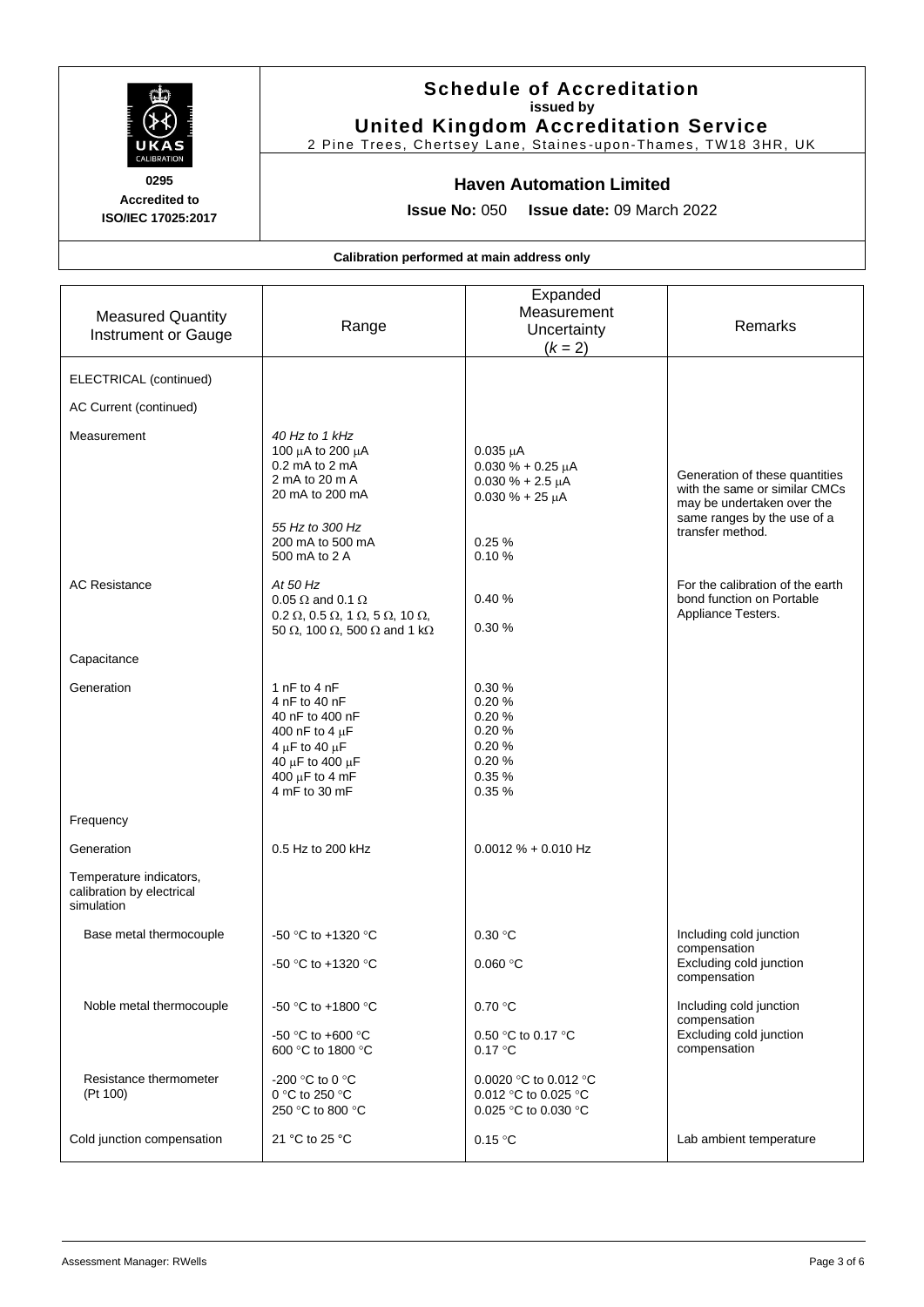

# **Schedule of Accreditation issued by United Kingdom Accreditation Service**

2 Pine Trees, Chertsey Lane, Staines -upon-Thames, TW18 3HR, UK

# **Haven Automation Limited**

**Issue No:** 050 **Issue date:** 09 March 2022

| <b>Measured Quantity</b><br>Instrument or Gauge                                                                                                                                    | Range                                                                                                                         | Expanded<br>Measurement<br>Uncertainty<br>$(k = 2)$                                                    | Remarks                                                                                                                                                                                       |
|------------------------------------------------------------------------------------------------------------------------------------------------------------------------------------|-------------------------------------------------------------------------------------------------------------------------------|--------------------------------------------------------------------------------------------------------|-----------------------------------------------------------------------------------------------------------------------------------------------------------------------------------------------|
| ELECTRICAL (continued)<br>Temperature simulators,<br>calibration by electrical<br>simulation                                                                                       |                                                                                                                               |                                                                                                        |                                                                                                                                                                                               |
| Base metal thermocouple                                                                                                                                                            | -50 °C to +1320 °C<br>-50 °C to +1320 °C                                                                                      | 0.35 °C<br>0.075 °C to 0.16 °C                                                                         | Including cold junction<br>compensation<br>Excluding cold junction<br>compensation                                                                                                            |
| Noble metal thermocouple<br>Resistance thermometer<br>(Pt 100)                                                                                                                     | -50 °C to +1800 °C<br>-50 °C to +1800 °C<br>-200 °C to 0 °C<br>0 °C to 250 °C<br>250 °C to 800 °C                             | 0.90 °C<br>0.65 °C to 0.30 °C<br>0.0020 °C to 0.012 °C<br>0.012 °C to 0.025 °C<br>0.025 °C to 0.030 °C | Including cold junction<br>compensation<br>Excluding cold junction<br>compensation                                                                                                            |
| Cold junction compensation<br><b>PRESSURE</b>                                                                                                                                      | 21 °C to 25 °C                                                                                                                | 0.15 °C                                                                                                | Lab ambient temperature<br>Methods consistent with<br><b>EURAMET CG17</b>                                                                                                                     |
| Hydraulic pressure (gauge)<br>Calibration of pressure indicating<br>instruments and gauges<br>Gas pressure (gauge)<br>Calibration of pressure indicating<br>instruments and gauges | 500 kPa to 7 MPa<br>7 MPa to 110 MPa<br>-90 kPa to -2.5 kPa<br>1.5 kPa to 2.5 kPa<br>2.5 kPa to 100 kPa<br>100 kPa to 690 kPa | $0.0070% + 0.15$ kPa<br>0.010%<br>0.011 %<br>0.032%<br>0.011%<br>0.0060%                               | 1 Calibrations may be<br>undertaken expressed in other<br>units of pressure as required.<br>2 Calibration of pressure<br>measuring devices with an<br>electrical output may be<br>undertaken. |
| <b>TEMPERATURE</b><br><b>Resistance Thermometers</b>                                                                                                                               | 690 kPa to 3.5 MPa<br>-50 °C to 0 °C<br>0 °C<br>0 °C to 230 °C                                                                | 0.0070%<br>0.070 °C<br>$0.060$ °C<br>0.10 °C                                                           | Calibration performed within<br>Liquid Baths                                                                                                                                                  |
| Thermocouples<br>Base metal<br>(Type J, K, T & N)                                                                                                                                  | 230 °C to 420 °C<br>420 °C to 650 °C<br>-50 °C to +650 °C                                                                     | 0.10 °C<br>0.10 °C<br>0.42 °C                                                                          |                                                                                                                                                                                               |
|                                                                                                                                                                                    |                                                                                                                               |                                                                                                        |                                                                                                                                                                                               |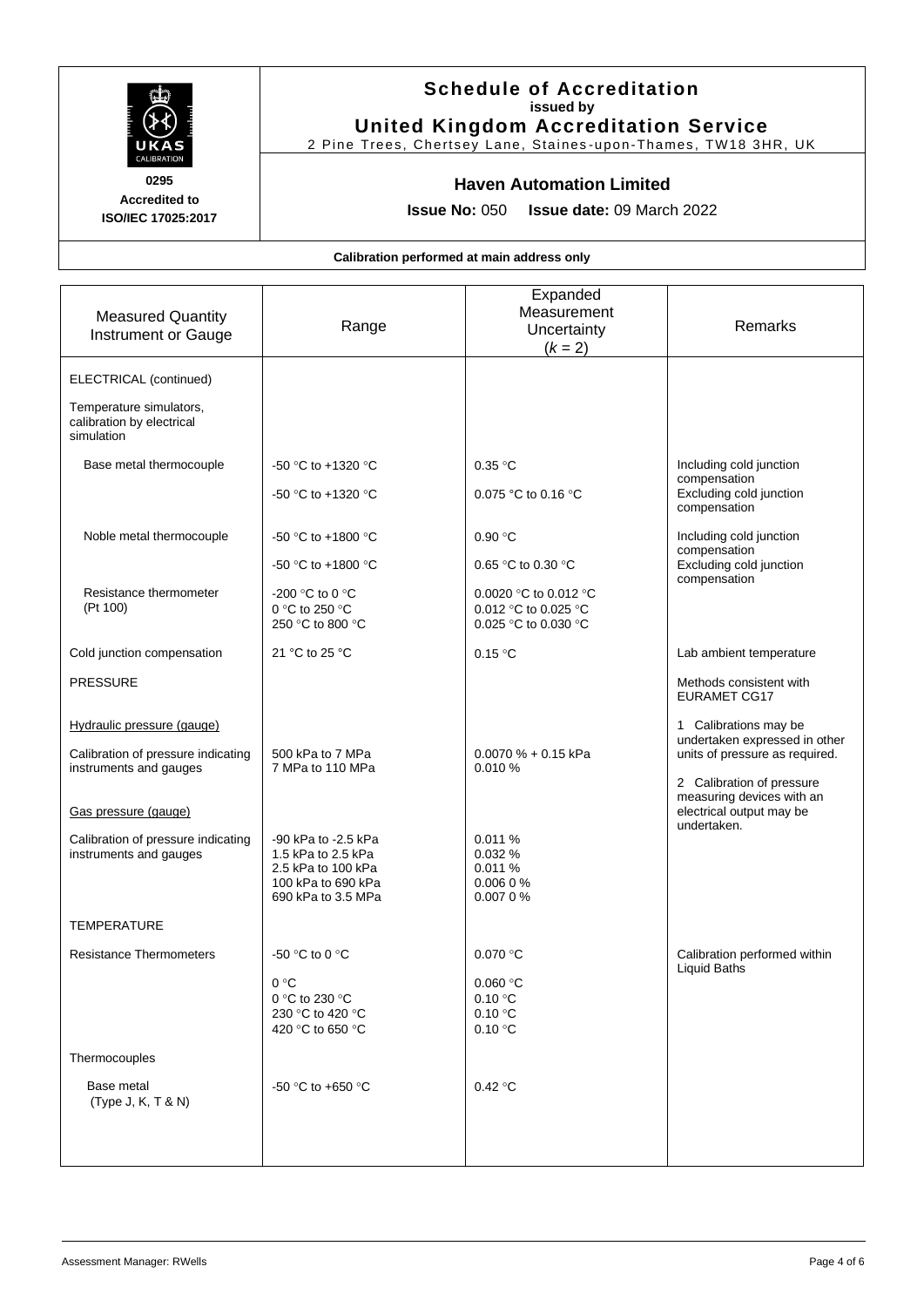

# **Schedule of Accreditation issued by United Kingdom Accreditation Service**

2 Pine Trees, Chertsey Lane, Staines -upon-Thames, TW18 3HR, UK

# **Haven Automation Limited**

**Issue No:** 050 **Issue date:** 09 March 2022

| <b>Measured Quantity</b><br>Instrument or Gauge                    | Range                                              | Expanded<br>Measurement<br>Uncertainty<br>$(k = 2)$ | Remarks                                                                                                                                                   |
|--------------------------------------------------------------------|----------------------------------------------------|-----------------------------------------------------|-----------------------------------------------------------------------------------------------------------------------------------------------------------|
| TEMPERATURE (continued)<br>Electronic thermometers with<br>sensors |                                                    | As for sensor type                                  |                                                                                                                                                           |
| Temperature loggers with<br>integral probes                        | -50 $\degree$ C to 0 $\degree$ C<br>0 °C to 150 °C | 0.070 °C<br>0.10 °C                                 |                                                                                                                                                           |
| <b>Metal Block calibrators</b>                                     | -50 °C to +300 °C<br>300 °C to 650 °C              | 0.20 °C<br>0.35 °C                                  | Method consistent with<br>Euramet CG13                                                                                                                    |
| <b>Liquid Baths</b>                                                | -40 °C to +250 °C                                  | 0.20 °C                                             |                                                                                                                                                           |
|                                                                    |                                                    |                                                     |                                                                                                                                                           |
| Furnaces and ovens                                                 | 50 °C to 600 °C                                    | 3.0 °C                                              | Single or Multipoint monitoring<br>probes.<br>Time dependent temperature<br>profiling, also referred to as<br>spatial temperature surveying<br>or mapping |
| <b>END</b>                                                         |                                                    |                                                     |                                                                                                                                                           |